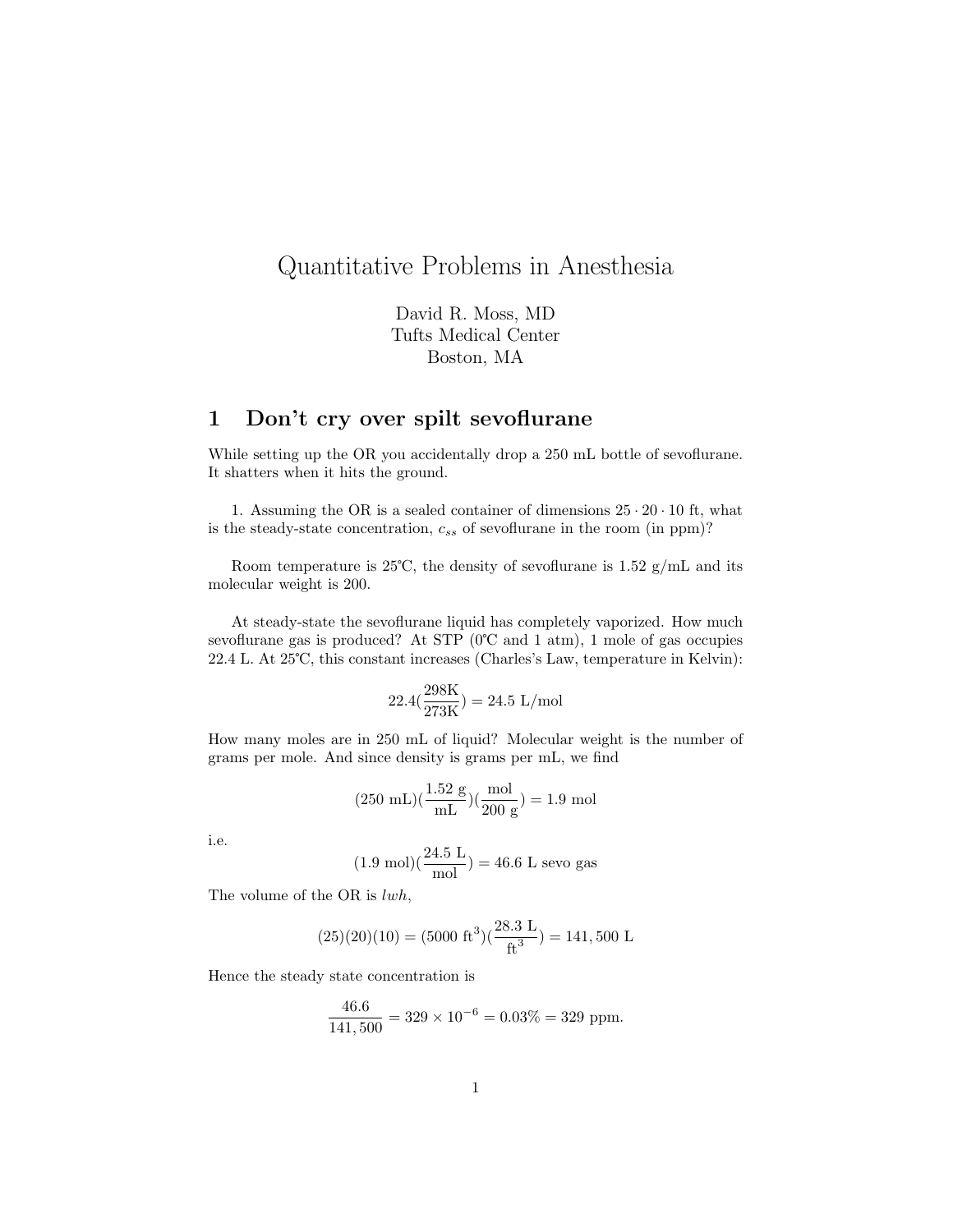2. If the ventilation system is on and operating at the industry-standard flow rate of 15 room volume exchanges per hour, how long will it take before the concentration in the room falls below 2 ppm, the OSHA ceiling on occupational exposure to volatile anesthetics?

Let's find a general expression for  $c(t)$ , the concentration of sevo at time t.

With 15 room volume exchanges per hour, it takes 4 minutes to exchange V. We define this to be the time constant,  $\tau$ . Therefore if c is the concentration of sevo at any particular time,  $\frac{cV}{\tau}$ , is the volume of sevo cleared per minute. This must be equal to the rate of change,  $V \frac{dc}{dt}$ . Thus,

$$
V\frac{dc}{dt} = -\frac{cV}{\tau}
$$

$$
\frac{dc}{c} = -\frac{1}{\tau}dt
$$

Integrating both sides,

$$
\int \frac{dc}{c} = \int -\frac{1}{\tau} dt
$$

$$
ln(c) = -\frac{t}{\tau} + K
$$

i.e,

$$
c(t) = Ke^{-\frac{t}{\tau}}
$$

But at time  $t = 0$  we know that  $c(t) = c_{ss}$ , so  $K = c_{ss}$  and

$$
c(t) = c_{ss}e^{-\frac{t}{\tau}}
$$
 (Figure 1)

Solving for t,

$$
2 = 329e^{-\frac{t}{4}}
$$
  

$$
t = 20.4 \text{ min}
$$

3. What is the initial rate of change in concentration (in ppm/min)?

Differentiating, we have

$$
c'(t)=-\frac{c_{ss}}{\tau}e^{-\frac{t}{\tau}}
$$

Thus,

$$
c'(0) = -\frac{329}{4} = -82.3 \text{ ppm/min}
$$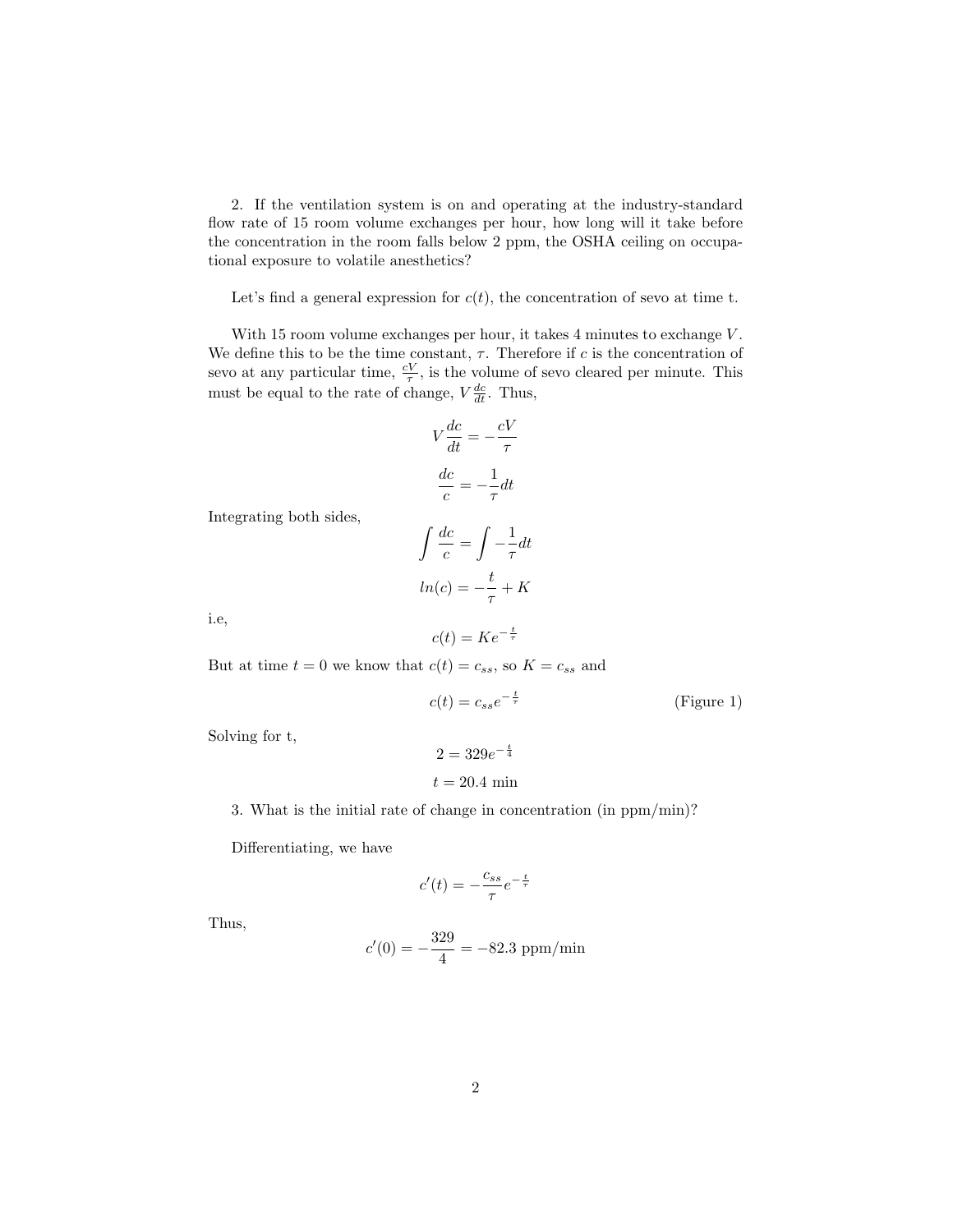

Figure 1: Sevo concentration vs time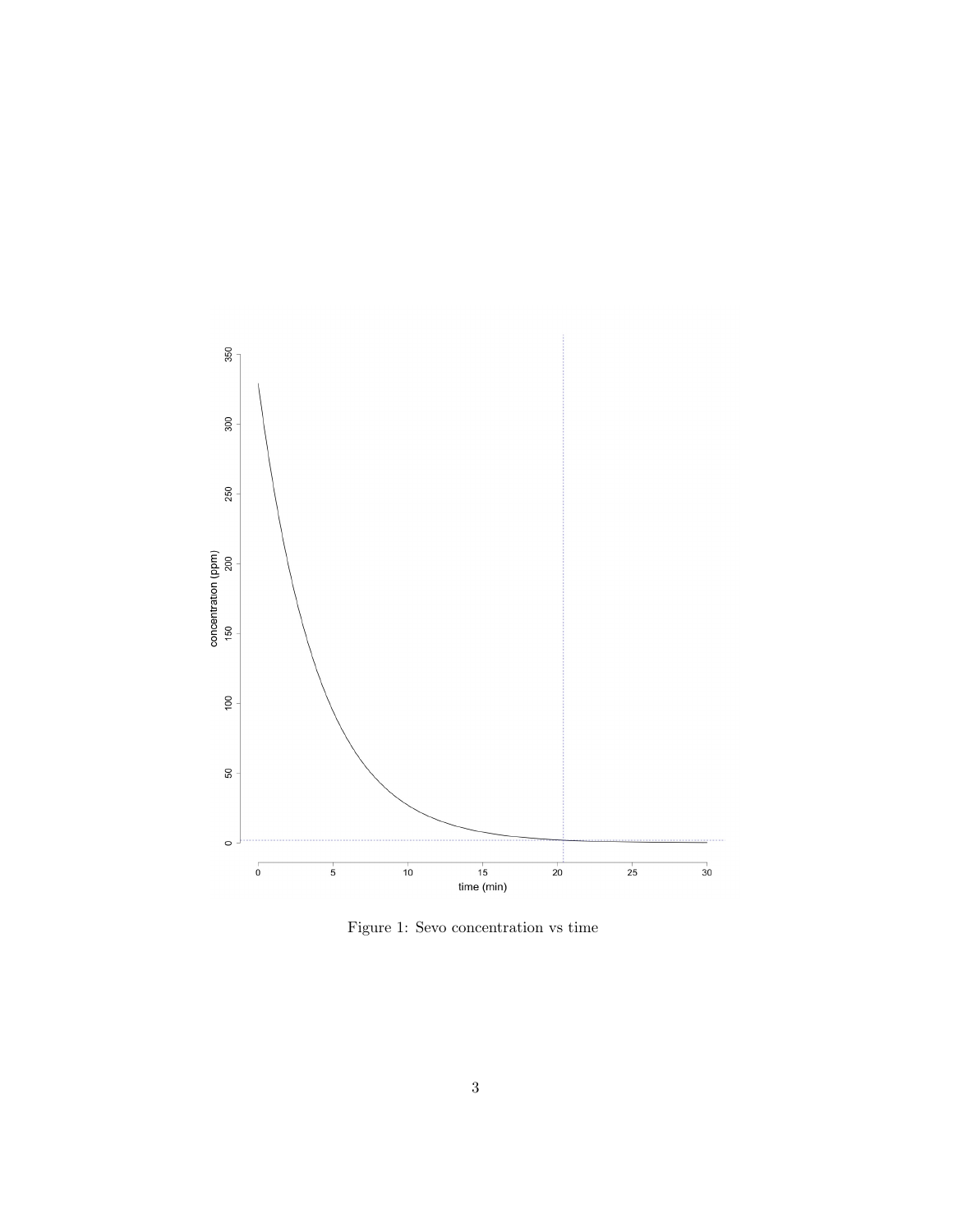### 2 Fun with E-cylinders

If a full  $O_2$  E cylinder (1900 psi) contains 660 L of  $O_2$  at STP, what is the radius of the cylinder in terms of its height,  $r(h)$ ?

The volume,  $V$ , of a cylinder of height  $h$  and radius  $r$  is given by:

$$
V = \pi r^2 h
$$

Hence,

$$
r = \sqrt{\frac{V}{\pi h}}.
$$

To get at  $V$ , recall

$$
P_1 V_1 = P_2 V_2 \tag{Boyle's Law}
$$

Given that a full E-cylinder holds 660 L of  $O_2$  at STP and  $P_{atm}= 14.7$  psi,

$$
V = \left(\frac{14.7}{1900}\right)660 \text{ L} = 5.1 \text{ L}
$$

Therefore,

$$
r(h) = \sqrt{\frac{(5.1)(61\frac{in3}{L})}{\pi h}} = \frac{9.95}{\sqrt{h}}
$$

# 3 IV infusion kinetics

An intravenous infusion of a drug with concentration  $c_d$  mg/ml is started with a syringe pump. The infusion line is piggybacked to a continuously dripping carrier fluid with a three-way stopcock. The distance between the stopcock and the tip of the IV catheter is the dead volume,  $V$ . The carrier flows at a rate  $Q_c$  ml/min and the drug is infused at a rate  $Q_d$ <sup>1</sup>.

1. What is the steady-state drug concentration  $c_{ss}$  at the tip of the catheter?

The amount of drug, in mg/min, that is infused into V is  $c_dQ_d$ . Therefore in one minute,  $c_dQ_d$  mg of drug have been diluted by a total of  $Q_d + Q_c$  ml of fluid. Thus,

$$
c_{ss} = \frac{c_d Q_d}{Q_d + Q_c}
$$

2. If the drug traverses V with a discrete 'head'  $(Plug-Flow)$ , how long does it take for the drug to reach the patient's bloodstream?

<sup>1</sup>Adapted from Lovich et al, The Impact of Carrier Flow Rate and Infusion Set Dead-Volume on the Dynamics of Intravenous Drug Delivery. Anesth Analg 2005;100:1048-55.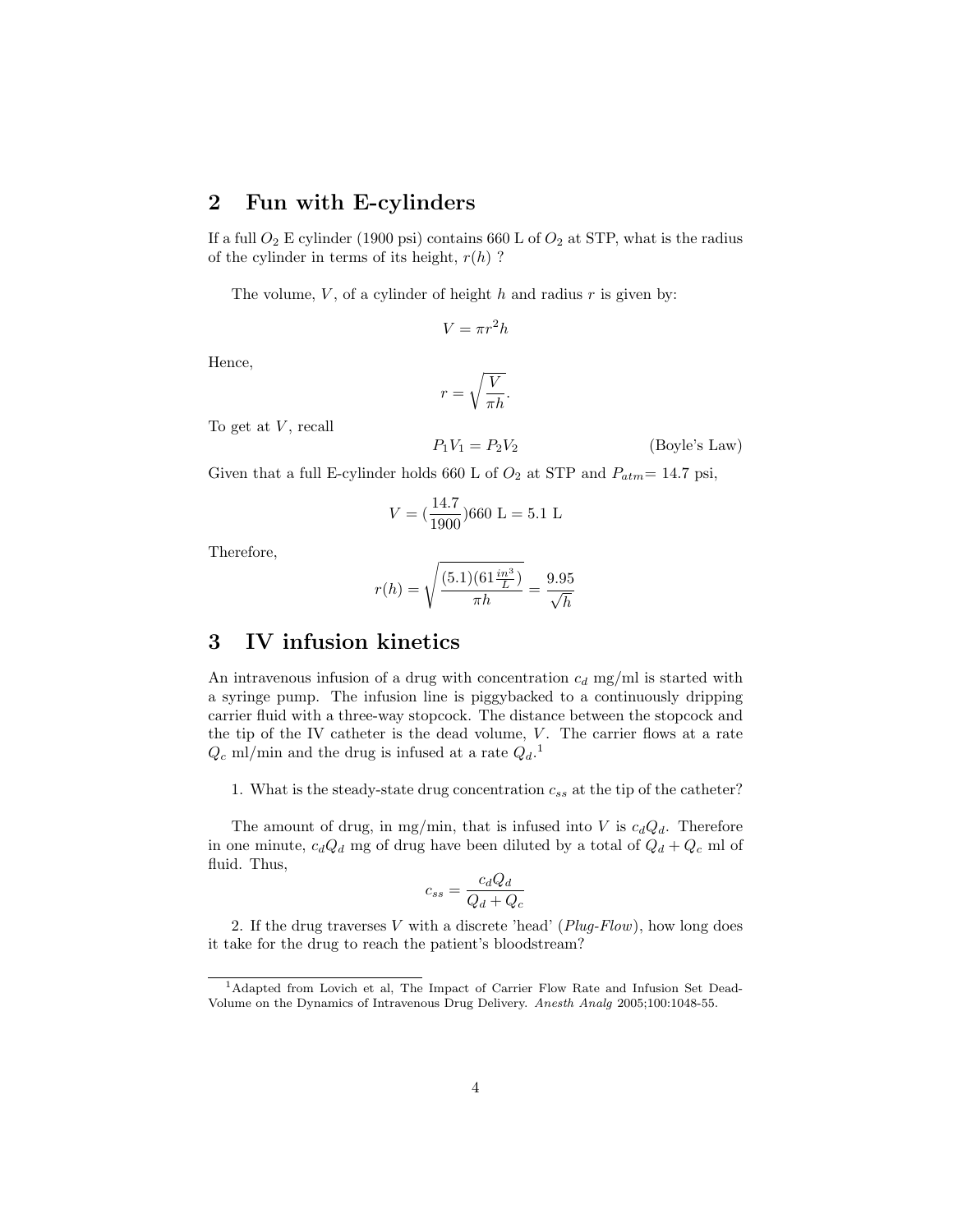Since there is no mixing proximal to the head, the head itself is moving at a rate of  $Q_d + Q_c$ . Therefore the time to traverse V is one time constant,  $\tau$ , in min:

$$
\tau = \frac{V}{Q_d + Q_c}
$$

3. If the drug mixes uniformly within  $V$  at all times (*Well-Mixed*), how long does it take for the drug concentration to reach 95% of steady-state?

This is similar to problem 1. Here the concentration of drug in  $V$ , like the concentration of sevo in the OR is variable. As before, the amount of drug cleared is  $\frac{cV}{\tau}$ . The difference here is that drug is continuously delivered to V at a rate  $c_d Q_d$ . This difference must be equal to the rate of change,  $V \frac{dc}{dt}$ . Thus,

$$
V\frac{dc}{dt} = c_dQ_d - \frac{cV}{\tau}
$$

$$
\frac{dc}{dt} + \frac{c}{\tau} = \frac{c_dQ_d}{V}
$$

Multiplying through by the integrating factor  $e^{\frac{t}{\tau}}$ ,

$$
e^{\frac{t}{\tau}}\frac{dc}{dt} + e^{\frac{t}{\tau}}\frac{c}{\tau} = \frac{c_d Q_d}{V}e^{\frac{t}{\tau}}
$$

By the product rule,

$$
\frac{d}{dt}(ce^{\frac{t}{\tau}}) = \frac{c_d Q_d}{V}e^{\frac{t}{\tau}}
$$

Integrating both sides,

$$
ce^{\frac{t}{\tau}} = \frac{c_d Q_d}{V} \int e^{\frac{t}{\tau}} dt
$$

$$
ce^{\frac{t}{\tau}} = \frac{c_d Q_d}{V} \tau e^{\frac{t}{\tau}} + K
$$

$$
ce^{\frac{t}{\tau}} = c_{ss} e^{\frac{t}{\tau}} + K
$$

Therefore,

$$
c(t) = c_{ss} + Ke^{-\frac{t}{\tau}}
$$

But at time  $t = 0$  we know that  $c(t) = 0$ , so  $K = -c_{ss}$  and

$$
c(t) = c_{ss}(1 - e^{-\frac{t}{\tau}})
$$
 (Figure 2)

In one time constant,  $c(t)$  has increased to  $1-\frac{1}{e}$ , or 63% of  $c_{ss}$ In two time constants,  $c(t)$  has increased to  $1 - \frac{1}{e^2}$ , or 86% of  $c_{ss}$ In three time constants,  $c(t)$  has increased to  $1 - \frac{1}{e^3}$ , or 95% of  $c_{ss}$ Therefore, it takes  $3\tau$  to reach  $95\%$  of steady-state concentration.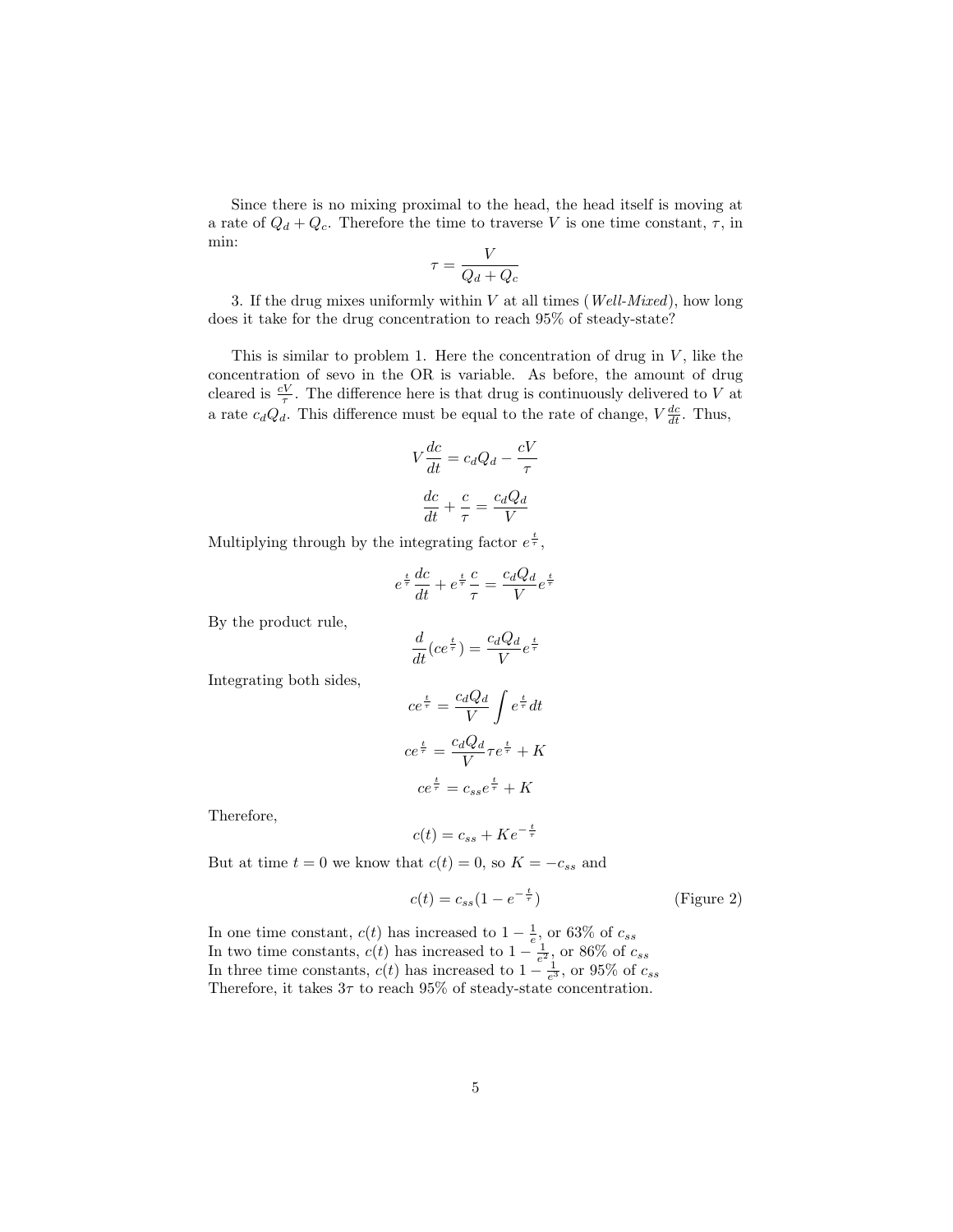

Figure 2: Infusion delivery vs time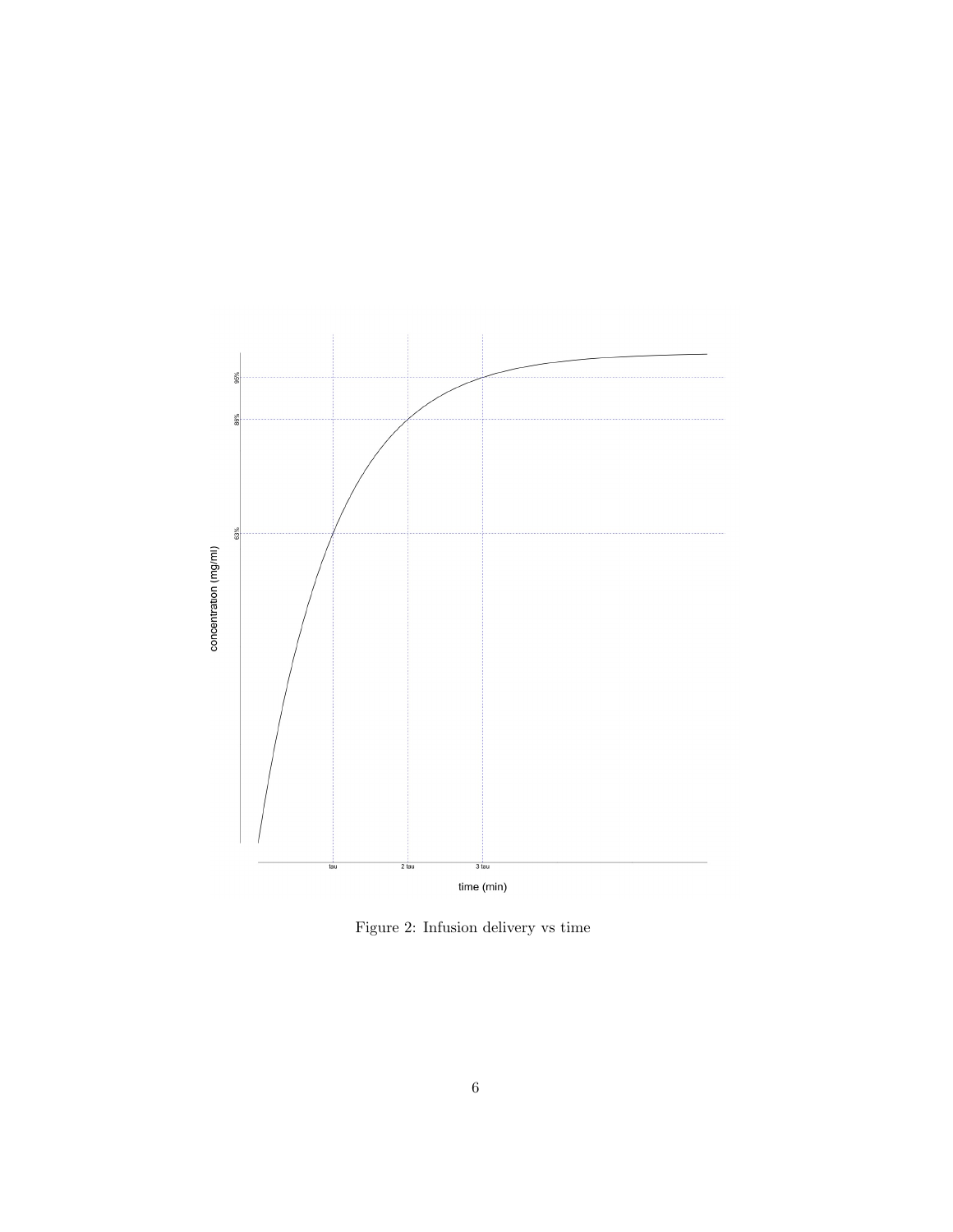#### 4 I smell sevo!

An anesthesia delivery system at steady-state is delivering 8% sevoflurane with a total fresh gas flow Q. Prior to intubation, the mask is taken off the patient and exposed to the environment. Let  $V$  be the dead volume of the breathing system (includes the breathing circuit, breathing bag, and internal plumbing distal to the vaporizer).

1. How much wasted sevoflurane gas,  $W$ , is delivered into the OR environment in  $t$  minutes?

$$
W = (.08)Qt
$$
 (Figure 3, RED)

2. As you take off the mask you turn the sevoflurane vaporizer off. Now how much sevoflurane gas,  $W$ , is delivered into the OR environment in  $t$  minutes?

Here the concentration is variable, and just as in problem 1, is given by

$$
c(t) = (.08)e^{-\frac{t}{\tau}}
$$

where

$$
\tau = \frac{V}{Q}
$$

Therefore, the delivery  $d(t)$  of sevo is

$$
d(t) = (.08)Qe^{-\frac{t}{\tau}}
$$

And so

$$
W = \int_0^t (.08)Qe^{-\frac{t}{\tau}}dt
$$
  

$$
W = (.08)Q\tau(1 - e^{-\frac{t}{\tau}})
$$
  

$$
W = (.08)V(1 - e^{-\frac{t}{\tau}})
$$
 (Figure 3, BLACK)

3. Now, instead of turning off the vaporizer, you turn off the fresh gas flow. How much sevoflurane gas,  $W$ , is delivered into the OR environment in  $t$  minutes?

Here  $Q = 0$  so it follows that  $W = 0$  independent of t. (Figure 3, GREEN)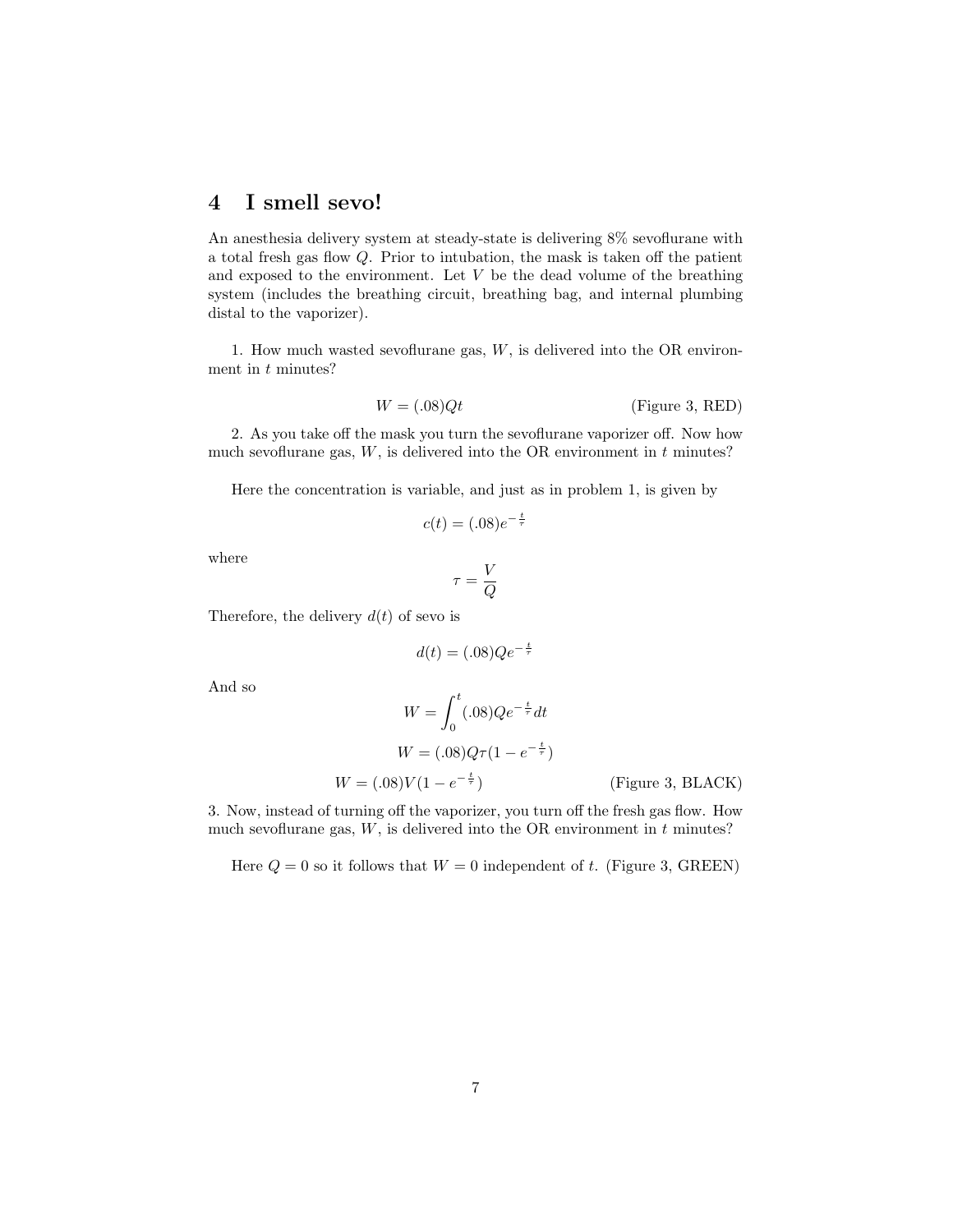

Figure 3: Wasted sevo vs time, assuming  $V = 10$  L and  $Q = 10$  lpm. RED - Vaporizer and flows on. BLACK - Vaporizer off and flows on. GREEN - Vaporizer on or off and flows off.